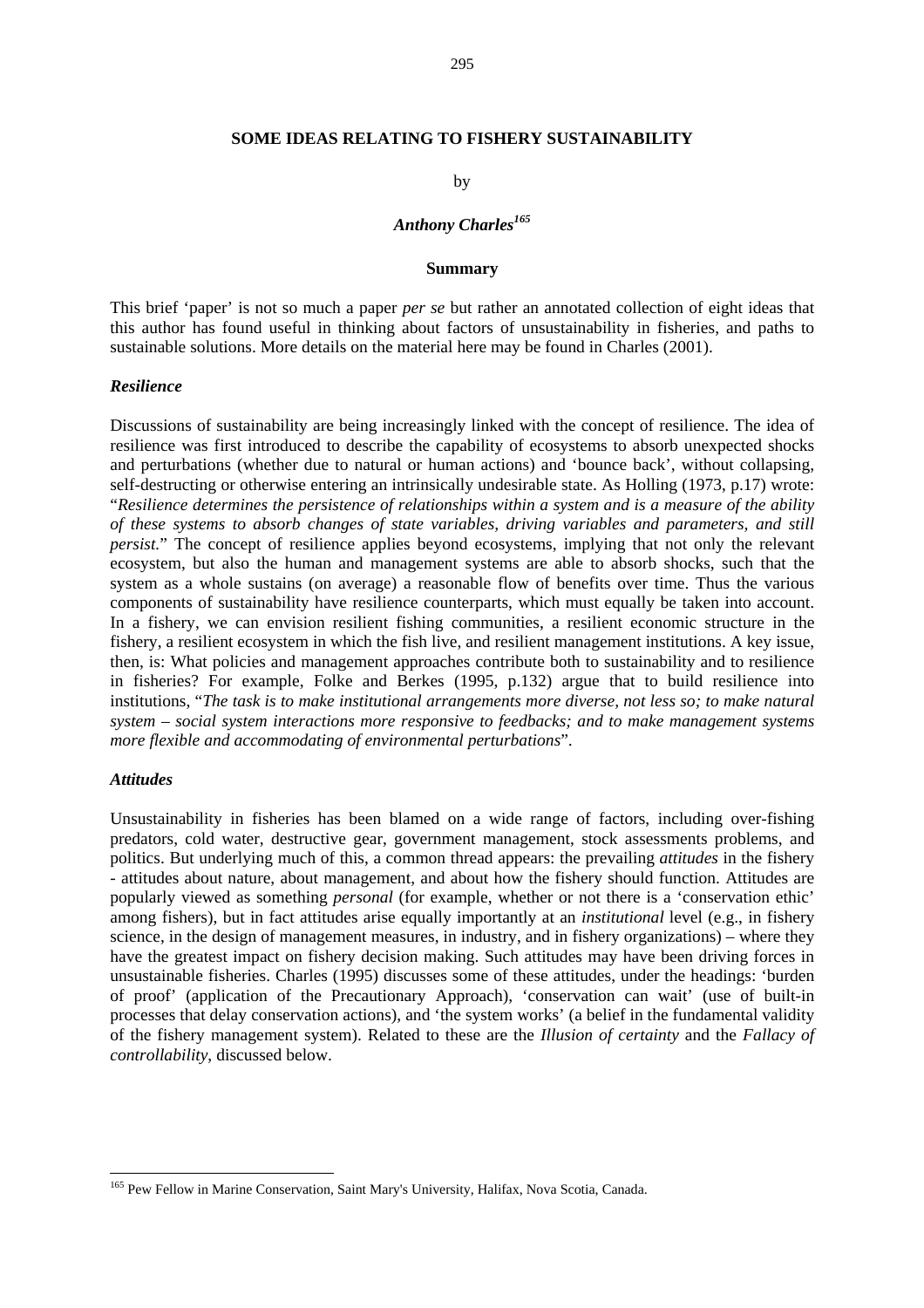### *Illusion of Certainty*

While the great uncertainties inherent in fisheries are well documented, some management systems exhibit a tendency to ignore major elements of uncertainty, so that far from recognizing and working within the bounds of this uncertainty, management may create an 'illusion of certainty' that leads to the opposite result. Suppose, for example, that in quota management, we set a TAC, sub-divide it among sectors or fishers, and treat the resulting allocations as fixed within the fishing season. This process may suffer from an illusion of certainty, in that an impression is created of the TAC as a wellestablished 'pie' that can be cut into several precisely-determined shares, and that is sacrosanct, with fishers literally 'banking' on these shares. This perspective, downplaying inherent uncertainties in the fishery, has led to conservation problems in the past. In contrast, an approach of 'living with uncertainty' might involve adaptive management approaches, in which fishing plans, and individual 'fishery business plans', are designed to adjust to unexpected changes in the natural world.

## *Fallacity of Controllability*

Fisheries can be only partially, and imperfectly, controlled. Unfortunately, this reality is by no means universally recognized - a 'fallacy of controllability' is often in place, reflecting a sense that more can be known, and more controlled, in fisheries than can be realistically expected. For example, successful quota management requires an ability to enforce the quota, and an ability to prevent dumping of fish that may lead to discrepancies between landings and catches, among other things. However it is not uncommon to implement a TAC without having satisfied these preconditions. The resulting lack of control the manager has over the actions of fishers and, by extension, over the quality of fishery data collected, may lead to unsustainability. Overcoming the fallacy of controllability leads us to focus on the challenge of developing management measures to optimize overall sustainability of inherently uncontrollable fisheries.

#### *Robust Management*

In a world where the limitations on what is possible through fishery management are beginning to emerge clearly, one ingredient in moving toward sustainability and resilience lies in pursuing *robust management* – providing 'reasonable' success in meeting society's objectives, even if (a) our current understanding of the fishery (notably the status of the resources), its environment and the processes of change, turns out to be incorrect, and/or (b) the actual capability to control fishing activity is highly imperfect. In other words, a *robust* management system is one in which obtaining reasonable performance from the fishery (i.e., an acceptable level of success) does not depend on perfect knowledge of the structure and dynamics of the system, nor of all variables. Clearly this is not easy to achieve: moving toward robust management would seem to require more than minor changes – indeed, a re-thinking of the philosophy of management, and a re-assessment of current management approaches.

#### *Management Portfolios*

A wide array of management measures is available in fisheries, each with its advantages and disadvantages. An over-emphasis on any single measure is unlikely to lead to sustainability and resilience, as there will always be some situation in which any such method fails – whether dumping and highgrading with quota management, an inability to control enough fishery inputs with effort management, or excessive exploitation on unprotected parts of the stock (or distinct sub-stocks) with closed seasons and closed areas. The point is that any single management measure cannot be considered 'safe'. A portfolio (set) of mutually-reinforcing management tools is needed, selected on a case-by-case basis, taking into account society's objectives, biological aspects of the resource, human aspects such as tradition and experience, the level of uncertainty and complexity in the fishery and the predicted consequences of the various instruments.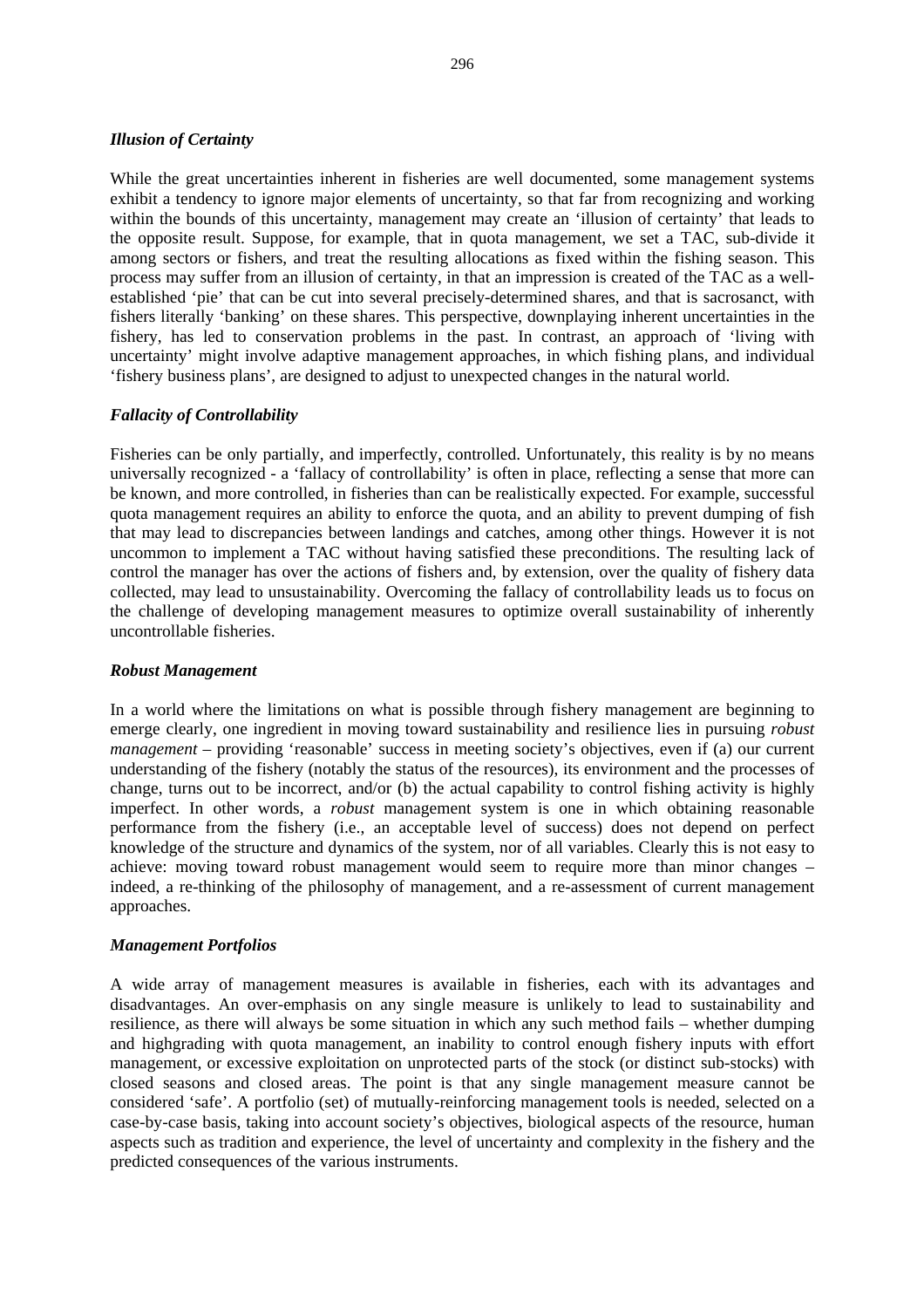## *Efficiency*

Misinterpretations of the idea of efficiency can lead to policy decisions that fail to properly balance the various components of sustainability. A proper view of efficient policies are those that 'do the most with what we have' – those that best meet society's objectives given the existing constraints. Hence, the pursuit of efficiency is desirable, by definition. However, pursuit of efficiency is meaningless, and potentially misguided, without clearly defining what objectives we are pursuing. In particular, it is sometimes thought that efficiency means generating the most profits (or rents), but this is *not* the case *unless* the fishery has no other goals (e.g., employment, community health, safety, etc.). In other words, it is only when we decide the balance among the many fishery objectives that we can properly refer to what makes an 'efficient' fishery. Without this, claims of greater 'efficiency' for one policy over another may merely reflect the personal preferences of those advocating the policy.

#### *Economic/Livelihood Diversification*

Economist Ian Smith (1981: p.22) pointed out long ago that often fishery management programs "*fail to deal adequately with fishermen who are displaced*" and that accordingly policies to deal with overexploitation and over-capacity by reducing the number of fishers may well aggravate the fishery problem. The challenge of livelihood diversification is by no means simple, yet efforts in this direction seem critical to the success of programs for sustainable fisheries. Such efforts will typically be composed of within-fishery and non-fishery actions. First, within the fishery, it can be useful to encourage multispecies fishing, in which each fisher utilizes a range of fish resources, in contrast to policies that lead to specialization in single-species fisheries. By diversifying across sources of fish, the individual fisher reduces risks, and the collective pressure to over-exploit may also be reduced. Second, looking beyond the fishery *per se*, it can be useful to encourage multiple sources of livelihood for fishers (with fishers holding a range of jobs in addition to fishing). This is common as a traditional practice in many seasonal fisheries, and lets fishers avoid total reliance on fishing for their income, reducing the pressure they would otherwise face to obtain a livelihood entirely from the fishery, and thus reducing pressure on the fish stocks. Third, there is a need to diversify the coastal economy, by creating new, sustainable economic activity outside the fishery sector (e.g., fish farming, coastal tourism). This enhances the range of available livelihood choices and tends to increase income levels outside the fishery, so it is more attractive for fishers to leave the fishery, and incentives for others to enter are reduced.

## **REFERENCES**

**Charles, A.T.** 1995. The Atlantic Canadian groundfishery: *Roots of a collapse*. Dalhousie Law Journal, 18, pp. 65-83.

**Charles, A.T.** 2001. *Sustainable Fishery Systems*, Blackwell Science, Oxford United Kingdom, 384 pp. 2001.

**Folke, C. & Berkes, F**. 1995 Mechanisms that link property rights to ecological systems. In: *Property Rights and the Environment: Social and Ecological Issues* (S. Hanna, M. Munasinghe) pp.121-137. Beijer International Inst. of Ecological Economics, World Bank. Washington, United States.

**Smith, I.R.** 1981 Improving fishing incomes when resources are overfished. *Marine Policy*, 5, pp. 17- 22.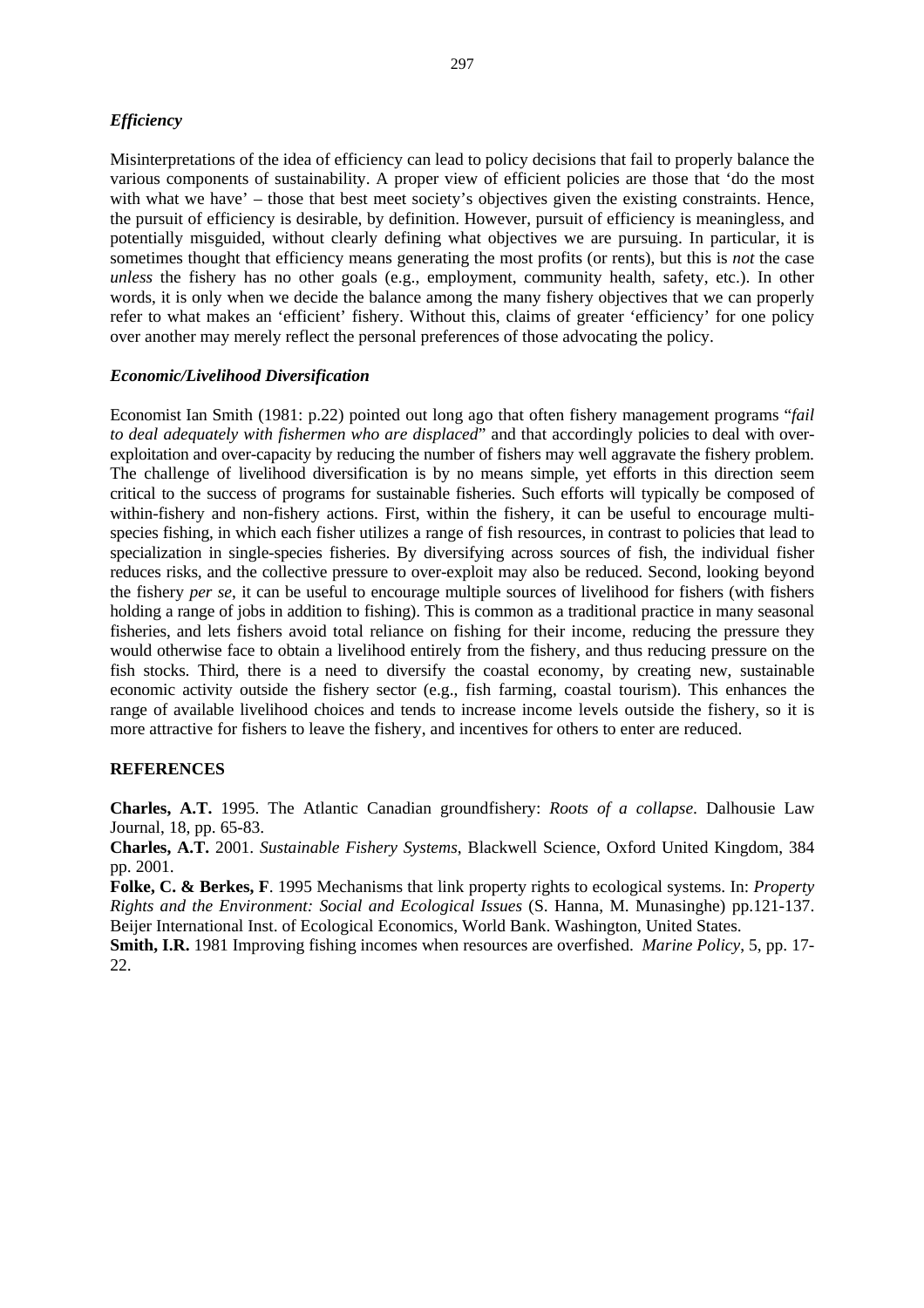FAO/JAPAN GOVERNMENT COOPERATIVE PROGRAMME GCP/INT/788/JPN

# **Report and documentation of the**

# **INTERNATIONAL WORKSHOP ON THE IMPLEMENTATION OF INTERNATIONAL FISHERIES INSTRUMENTS AND FACTORS OF UNSUSTAINABILITY AND OVEREXPLOITATION IN FISHERIES**

# **Mauritius, 3–7 February 2003**



**ISSN 0429-9337**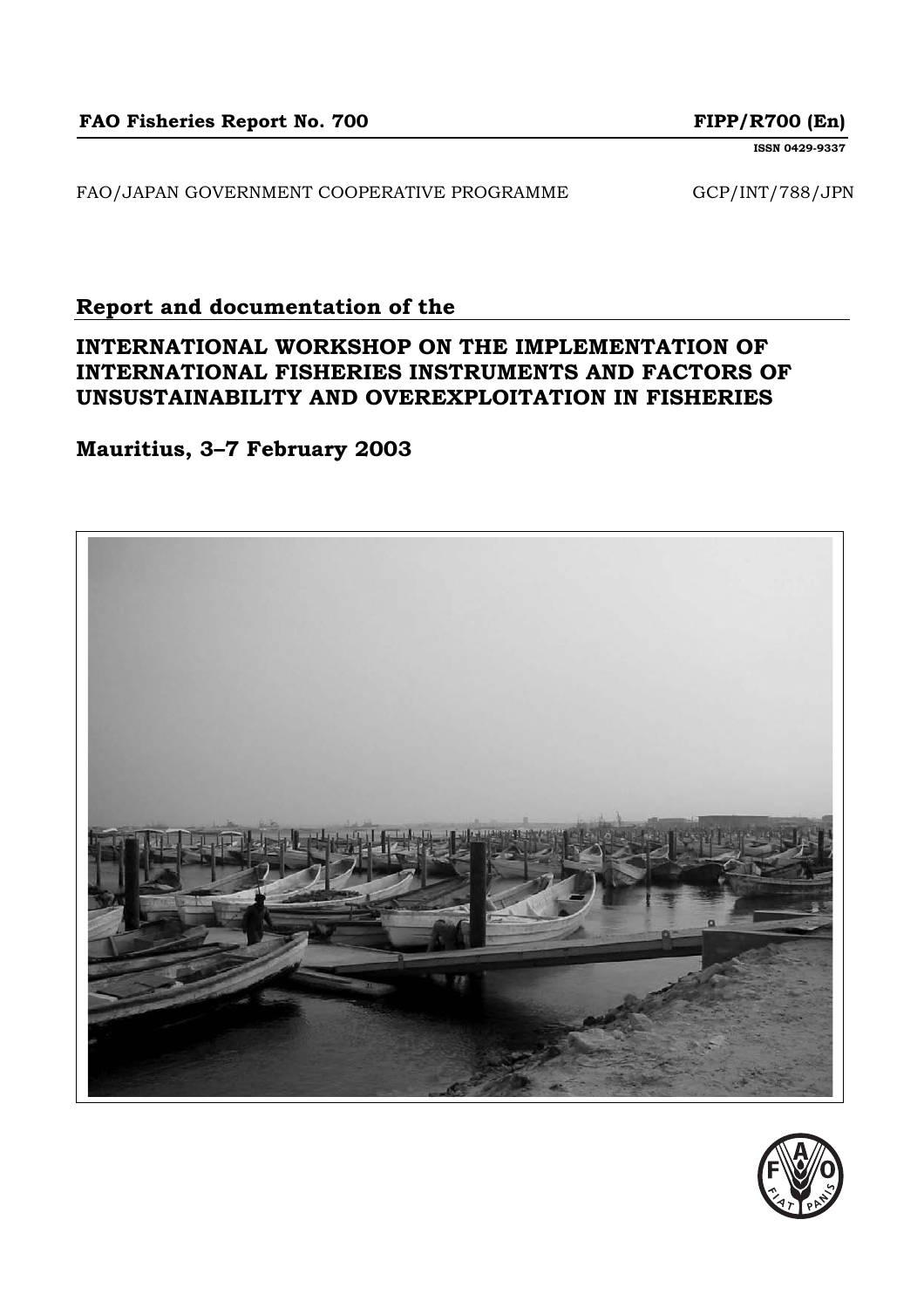Copies of FAO publications can be requested from: Sales and Marketing Group Information Division FAO Viale delle Terme di Caracalla 00100 Rome, Italy E-mail: publications-sales@fao.org Fax:  $(+39)$  06 57053360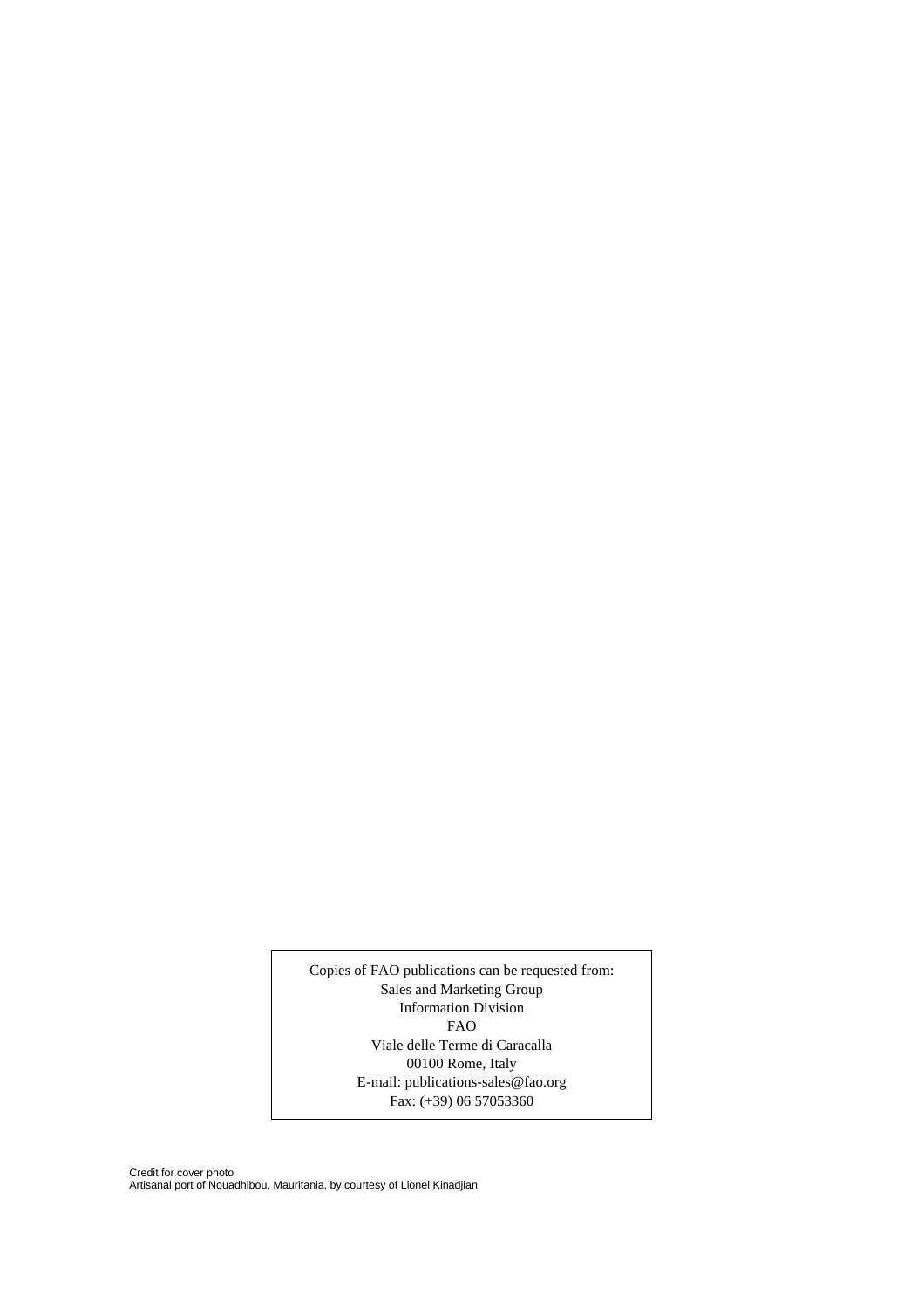FAO/JAPAN GOVERNMENT COOPERATIVE PROGRAMME GCP/INT/788/JPN

Report of the

INTERNATIONAL WORKSHOP ON THE IMPLEMENTATION OF INTERNATIONAL FISHERIES INSTRUMENTS AND FACTORS OF UNSUSTAINABILITY AND OVEREXPLOITATION IN FISHERIES

Mauritius, 3-7 February 2003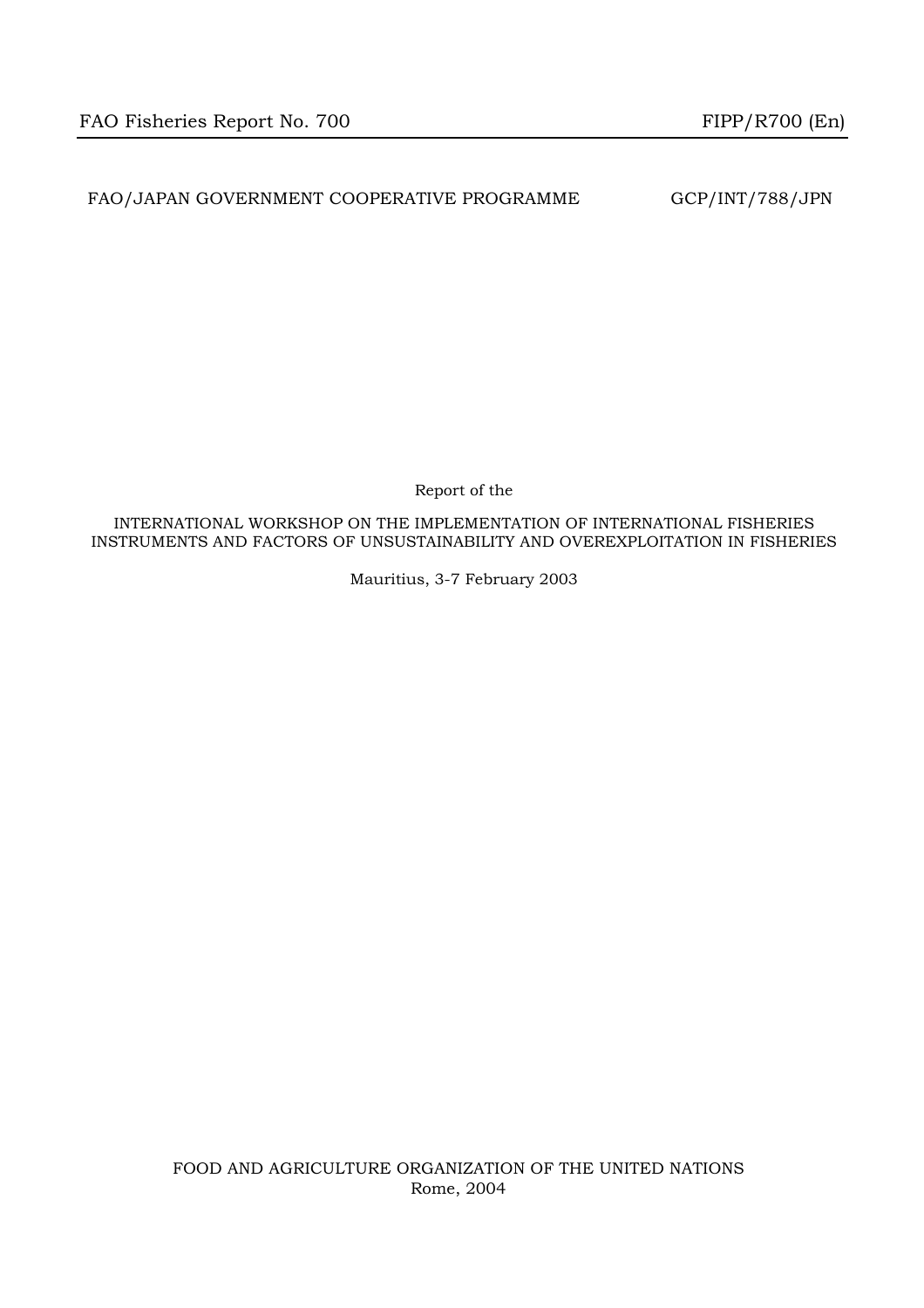The designations employed and the presentation of material in this information product do not imply the expression of any opinion whatsoever on the part of the Food and Agriculture Organization of the United Nations concerning the legal or development status of any country, territory, city or area or of its authorities, or concerning the delimitation of its frontiers or boundaries.

ISBN 92-5-105097-X

All rights reserved. Reproduction and dissemination of material in this information product for educational or other non-commercial purposes are authorized without any prior written permission from the copyright holders provided the source is fully acknowledged. Reproduction of material in this information product for resale or other commercial purposes is prohibited without written permission of the copyright holders. Applications for such permission should be addressed to the Chief, Publishing Management Service, Information Division, FAO, Viale delle Terme di Caracalla, 00100 Rome, Italy or by e-mail to copyright@fao.org

© **FAO 2004**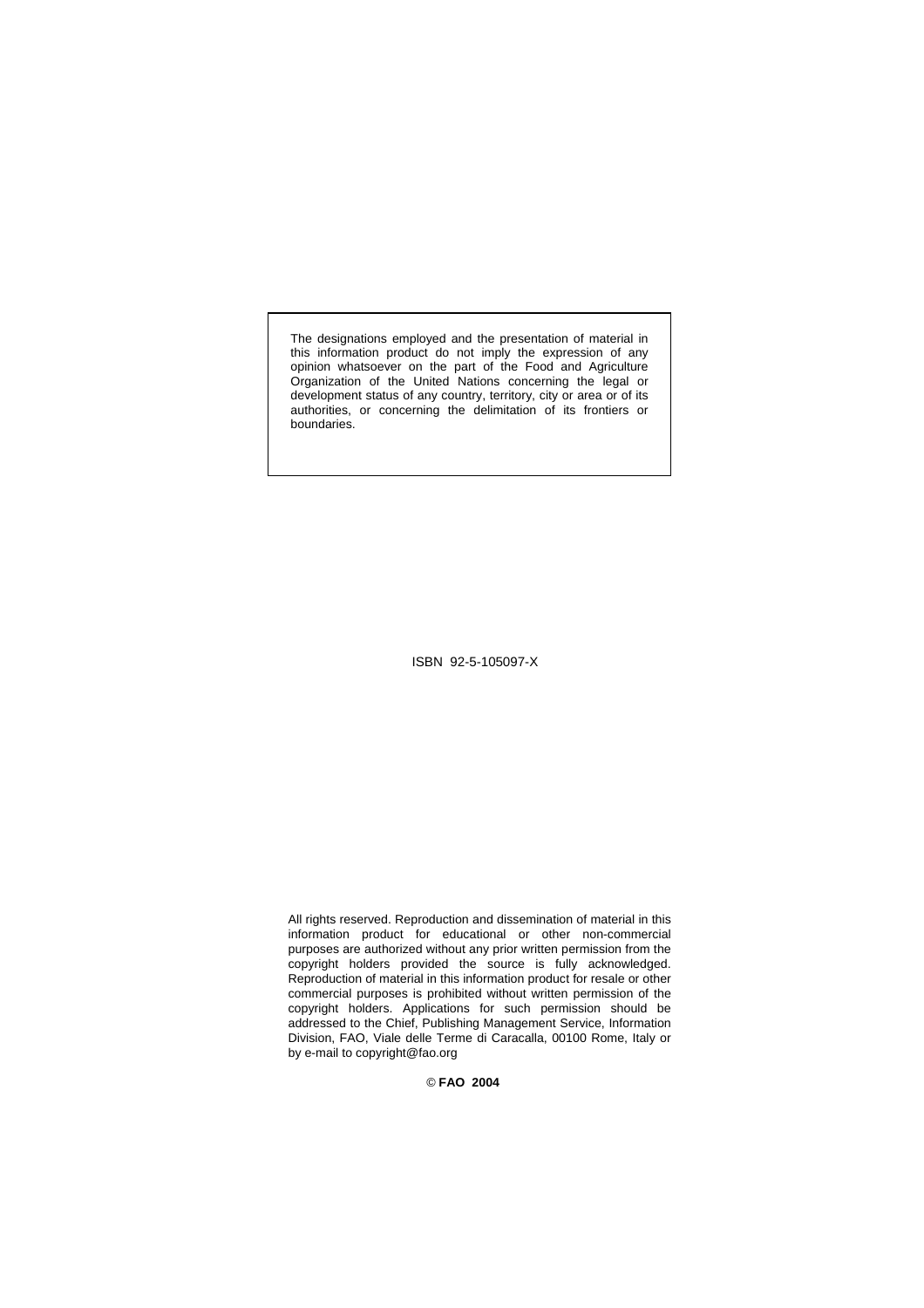#### **PREPARATION OF THIS DOCUMENT**

With financial support from the Government of Japan, an FAO project, GCP/INT/788/JPN, was initiated in 2001 to address issues related to factors of overexploitation and unsustainability in fisheries. The aim of the project is to improve fisheries management through better knowledge of factors leading to unsustainability and overexploitation in fisheries, and to improve the framework for the implementation of international fisheries instruments.

A first workshop on factors contributing to unsustainability and overexploitation in fisheries was organized in the context of this project in Bangkok, Thailand, from 4 to 8 February 2002 ("the Bangkok Workshop").<sup>1</sup>

A second workshop on the implementation of international fisheries instruments and factors of unsustainability and overexploitation in fisheries was held in Mauritius, from 3 to 7 February 2003 ("The Mauritius Workshop").

This document contains the report of the Mauritius Workshop, discussion papers containing eleven case studies and notes submitted to the workshop by participants. This document, and in particular the conclusions adopted by workshop participants, will serve as a basis for further analytical work aimed at improved fisheries management and a more effective implementation of major international fisheries instruments. Such work will be pursued in 2003, and the final aim of the project is the organization in 2004 of a major international conference on factors of unsustainability and the effective implementation of international fisheries management instruments.

The document was compiled and edited by Ms Judith Swan, Consultant, and Dr Dominique Gréboval, Senior Fishery Planning Officer (FAO Fisheries Department) and Technical Secretary of the Workshop.

Distribution

 $\overline{a}$ 

Participants in the Workshop FAO Fisheries Department Fisheries Officers in FAO Regional Offices

<sup>1</sup> The report of the Bangkok Workshop is published in FAO Fisheries Report No. 672, "Report and documentation of the International Workshop on Factors Contributing to Unsustainability and Overexploitation in Fisheries, Bangkok, Thailand, 4-8 February 2002", Gréboval, ed.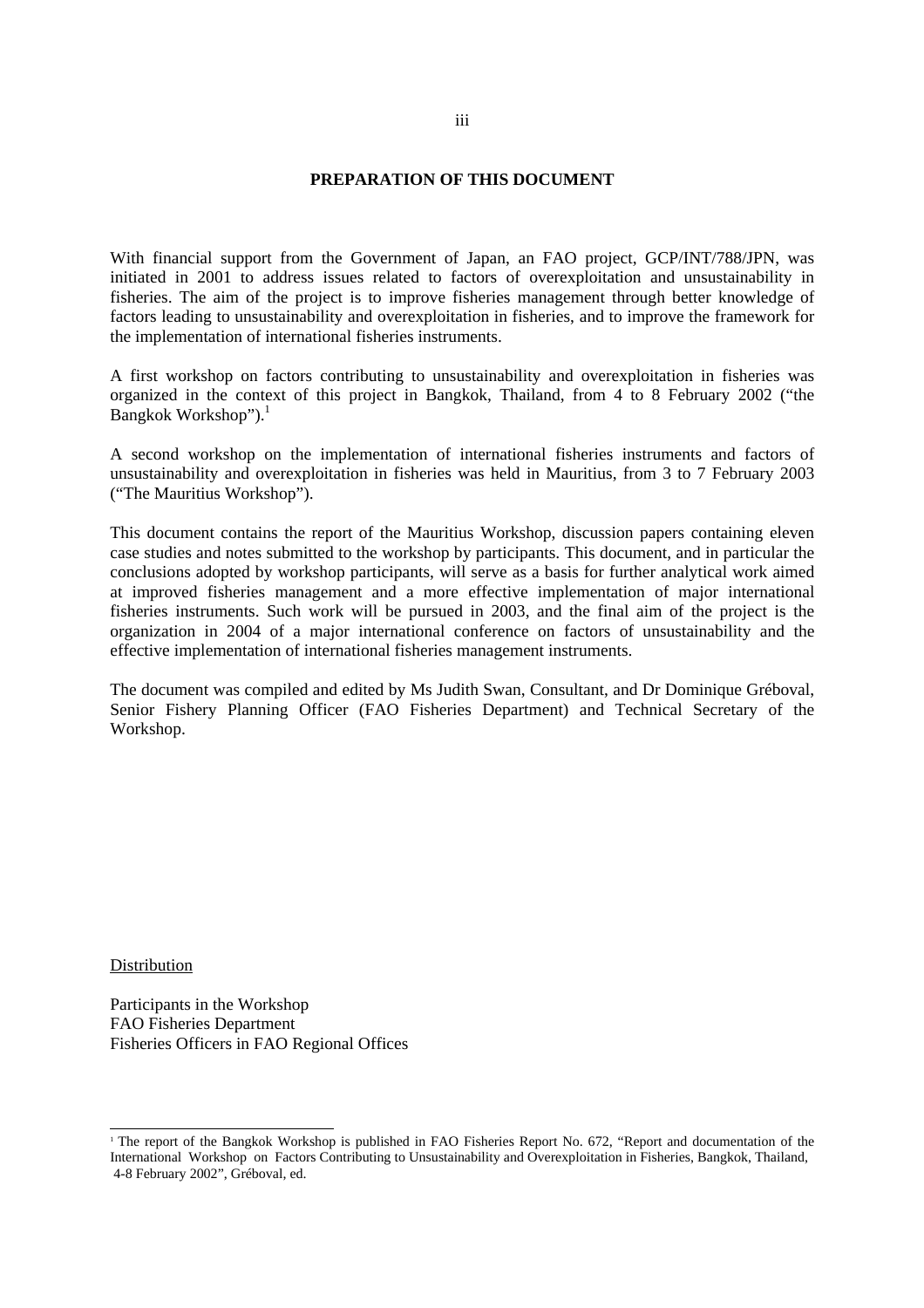Swan, J.; Gréboval, D. (comps.)

Report and documentation of the International Workshop on the Implementation of International Fisheries Instruments and Factors of Unsustainability and Overexploitation in Fisheries. Mauritius, 3-7 February 2003.

*FAO Fisheries Report.* No. 700. Rome, FAO. 2003. 305p.

## **ABSTRACT**

An international workshop was organized in order to identify factors of unsustainability and overexploitation in fisheries and review major issues in the implementation of international fisheries instruments. The workshop referred closely to the results of a first workshop held in Bangkok in 2002 (*The International Workshop on Factors Contributing to Unsustainability and Overexploitation in Fisheries*). It aimed more specifically at answering the following three major questions: What are the major obstacles to the implementation of major legal instruments? What are the main lessons learned and the possible paths to solutions for improved implementation? What are the possible gaps that may exist in these instruments to guide the international community in improving the management of marine fisheries?

The workshop was based on a review of eleven case studies, each relating to one of the following categories of fishery: large volume small pelagics; tuna and tuna-like species; large volume demersals; and coastal fisheries.

This document contains the report of the workshop, discussion papers containing case studies and notes submitted to the workshop by participants. This document, and in particular the conclusions adopted by workshop participants, will serve as a basis for further analytical work aimed at improved fisheries management and a more effective implementation of major international fisheries instruments.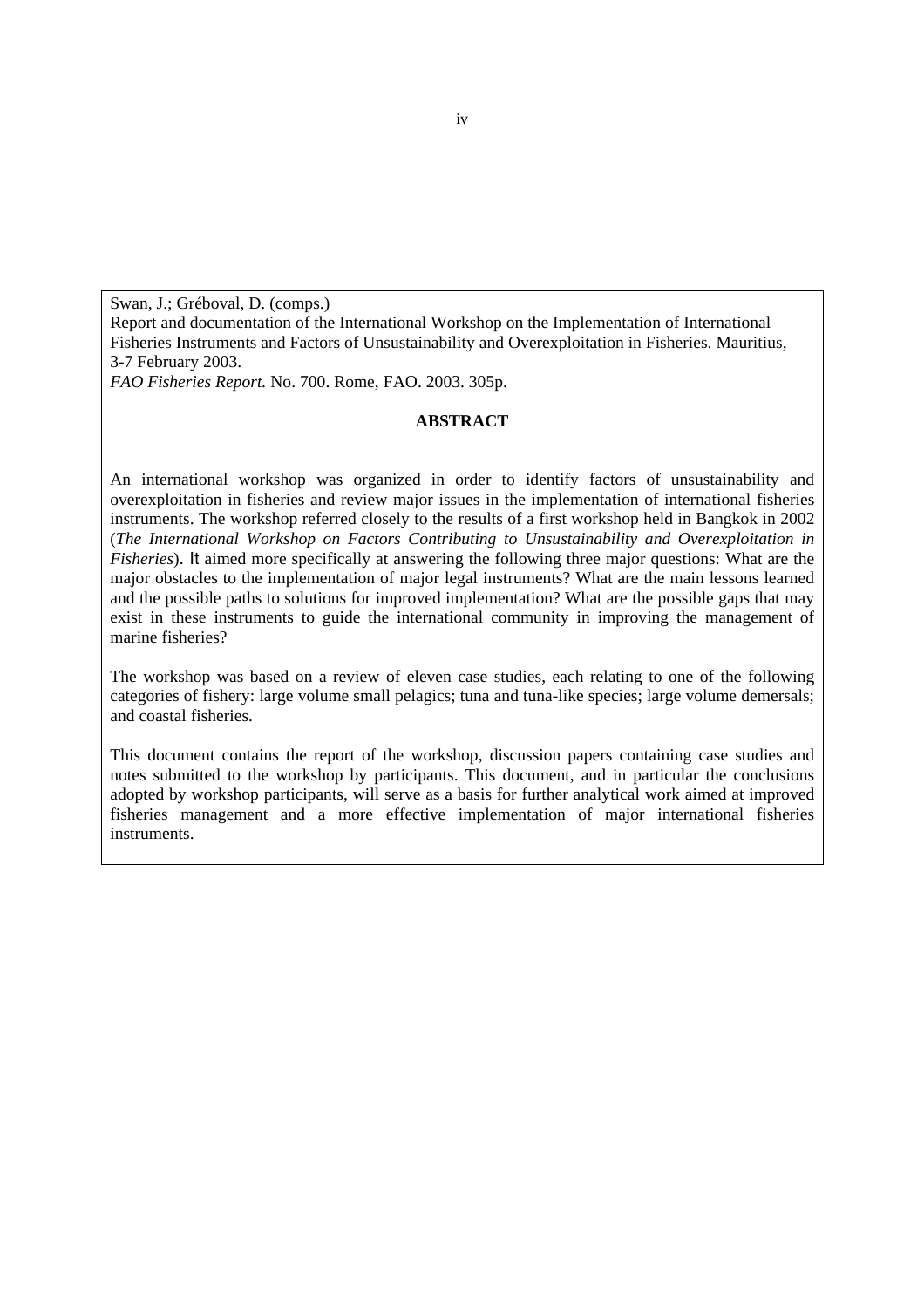# **CONTENTS**

| PART I: REPORT OF THE INTERNATIONAL WORKSHOP ON THE IMPLE-<br><b>MENTATION OF INTERNATIONAL FISHERIES INSTRUMENTS AND FACTORS</b><br>OF UNSUSTAINABILITY AND OVEREXPLOITATION IN FISHERIES3 |  |
|---------------------------------------------------------------------------------------------------------------------------------------------------------------------------------------------|--|
| 1.                                                                                                                                                                                          |  |
| 2.                                                                                                                                                                                          |  |
| 3.                                                                                                                                                                                          |  |
|                                                                                                                                                                                             |  |
|                                                                                                                                                                                             |  |
| ANNEX 3: ANALYTIC SUMMARY OF WORKSHOP ON FACTORS OF                                                                                                                                         |  |
|                                                                                                                                                                                             |  |
| ANNEX 4: ANALYTICAL FRAMEWORK FOR THE REVIEWS TO BE PREPARED FOR THE                                                                                                                        |  |
|                                                                                                                                                                                             |  |
| <b>ANNEX 5: REPORTS OF WORKING GROUPS</b>                                                                                                                                                   |  |
|                                                                                                                                                                                             |  |
|                                                                                                                                                                                             |  |
|                                                                                                                                                                                             |  |
|                                                                                                                                                                                             |  |
|                                                                                                                                                                                             |  |
| THE LARGE VOLUME SMALL PELAGIC FISHERIES OF THE SOUTHEAST ATLANTIC:<br>ANGOLA, NAMIBIA AND SOUTH AFRICA BY DAVID BOYER AND HELEN BOYER 67                                                   |  |
| THE MANAGEMENT OF THE SMALL PELAGIC FISHERY IN CHILE                                                                                                                                        |  |
| BIOLOGICAL OVERVIEW OF TUNAS STOCKS AND OVERFISHING                                                                                                                                         |  |
|                                                                                                                                                                                             |  |
| THE BRITISH COLUMBIA ROCKFISH TRAWL FISHERY BY JAKE RICE  161                                                                                                                               |  |
| LARGE VOLUME DEMERSAL FISHERY IN THE NORTH ATLANTIC BY J.-J. MAGUIRE 189                                                                                                                    |  |